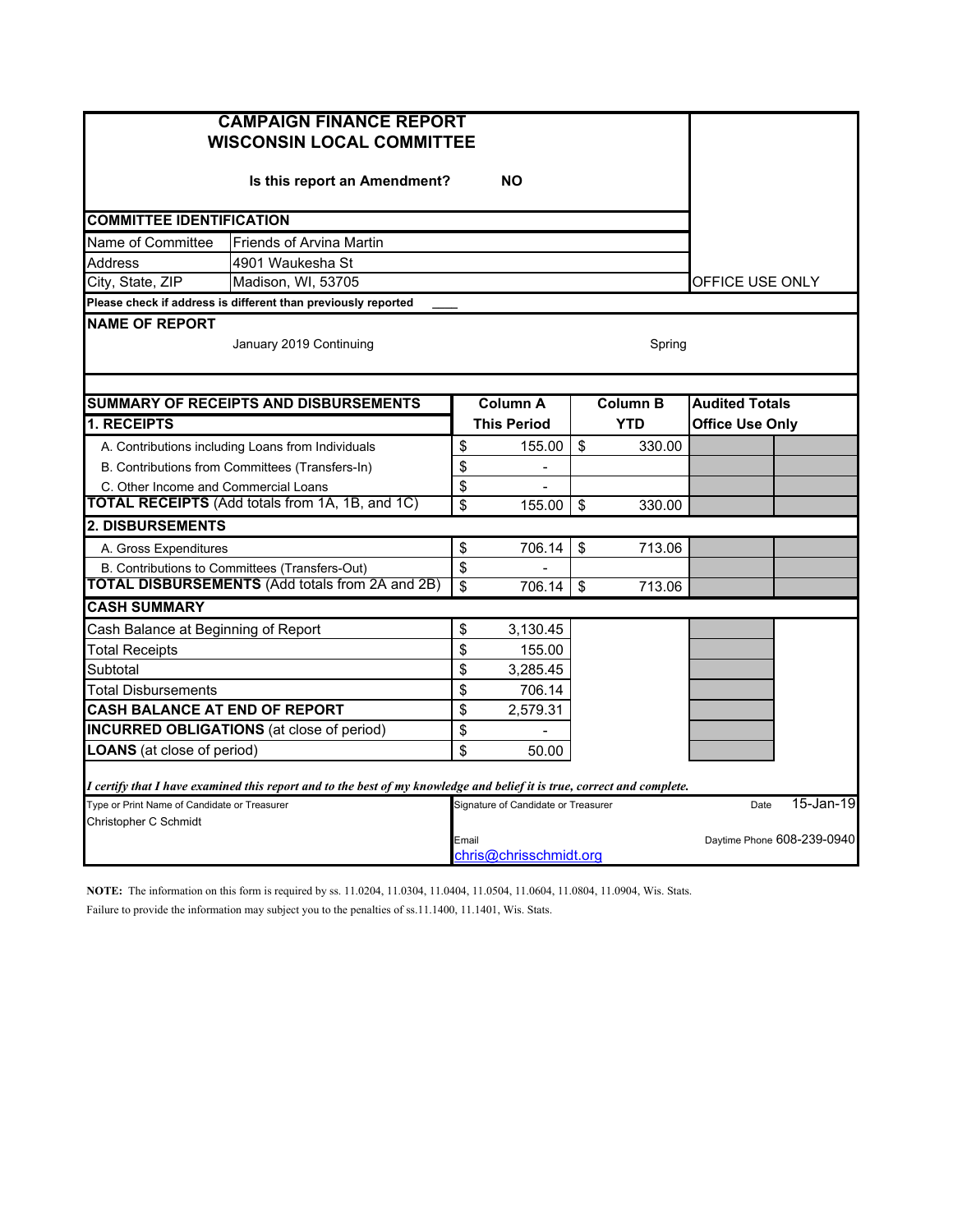## SCHEDULE 1-A **Contributions Including Loans from Individuals**

| <b>IN-KIND</b> | <b>CONDUIT</b> | <b>DATE</b>     | <u>LAST</u> | <b>FIRST</b> | <b>ADDRESS</b>                        | <b>CITY</b> | <u>ST</u> | <b>ZIP</b> | <b>OCCUPATION</b>                     | <b>AMOUNT</b>   |  | <b>YTD</b> | <b>COMMENTS</b> |
|----------------|----------------|-----------------|-------------|--------------|---------------------------------------|-------------|-----------|------------|---------------------------------------|-----------------|--|------------|-----------------|
|                |                |                 |             |              |                                       |             |           |            |                                       |                 |  |            |                 |
|                |                | 07/25/18 Brink  |             | Amanda       | 711 Vernon Ave                        | Madison     | WI        |            | 53714 Political Operative             | $25.00$ S<br>\$ |  | 100.00     |                 |
|                |                | 08/25/18 Brink  |             | Amanda       | 711 Vernon Ave                        | Madison     | WI        |            | <b>153714 Political Operative</b>     | 25.00           |  | 125.00     |                 |
|                |                | 09/25/18 Brink  |             | Amanda       | 711 Vernon Ave                        | Madison     | WI        |            | <b>153714 IPolitical Operative</b>    | 25.00           |  | 150.00     |                 |
|                |                | 10/13/18 Bushi  |             | Merita       | 3247 West Belle Plaine Avenus Chicago |             | IL        | 60618      |                                       | $3.00$ 1 \$     |  | 3.00       |                 |
|                |                | 10/14/18 Fuller |             | <b>Diana</b> | 1340 S. Fulton St.                    | Banner      | IL        | 61520      |                                       | 2.00            |  | 2.00       |                 |
|                |                | 10/25/18 Brink  |             | Amanda       | 711 Vernon Ave                        | Madison     | <b>WI</b> |            | <b>153714 Political Operative</b>     | 25.00           |  | 175.00     |                 |
|                |                | 11/25/18 Brink  |             | Amanda       | 711 Vernon Ave                        | Madison     | WI.       |            | <b>153714 Political Operative</b>     | $25.00$ S       |  | 200.00     |                 |
|                |                | 12/25/18 Brink  |             | Amanda       | 711 Vernon Ave                        | Madison     |           |            | <b>IWI 153714 Political Operative</b> | $25.00$ S       |  | 225.00     |                 |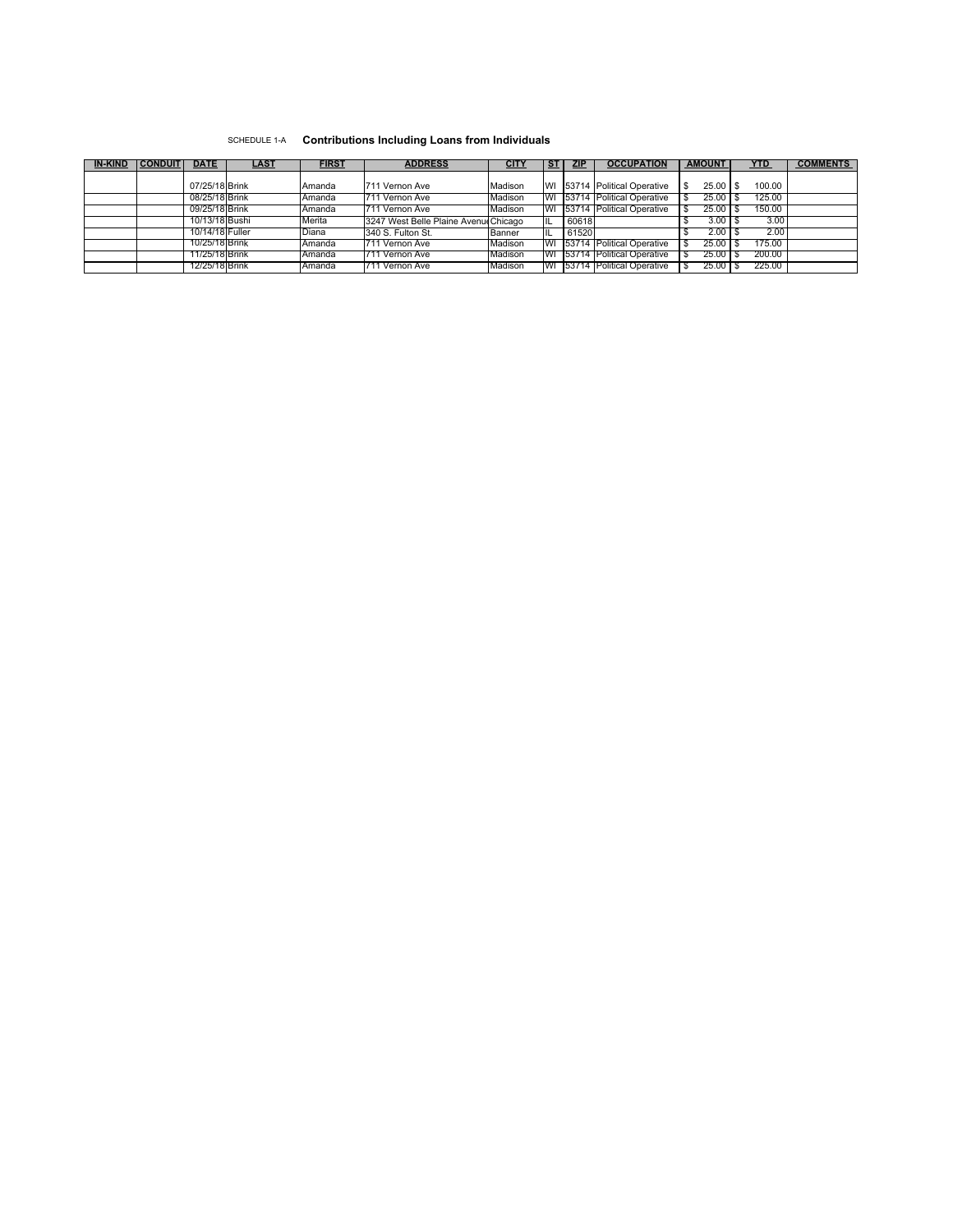## SCHEDULE 2-A **Gross Expenditures**

| <b>IN-KIND</b> | <b>DATE</b> | <b>NAME</b>                         | <b>ADDRESS</b>   | <u>CITY</u> | <u>ST</u> | <u>ZIP</u> | <b>PURPOSE</b>                        | <b>AMOUNT</b> |      | <b>COMMENTS</b> |
|----------------|-------------|-------------------------------------|------------------|-------------|-----------|------------|---------------------------------------|---------------|------|-----------------|
|                |             | 07/29/18 ActBlue Technical Services | IP.O. Box 441446 | Somerville  |           |            | MA 02144 Contribution processing fee  |               | 0.99 |                 |
|                |             | 08/26/18 ActBlue Technical Services | P.O. Box 441446  | Somerville  |           |            | IMA 02144 Contribution processing fee |               | 0.99 |                 |
|                |             | 09/22/18 Arvina M Martin            | 4901 Waukesha St | Madison     |           |            | WI 53705 Loan repayment               | 700.00        |      |                 |
|                |             | 09/30/18 ActBlue Technical Services | P.O. Box 441446  | Somerville  |           |            | MA 02144 Contribution processing fee  |               | 0.99 |                 |
|                |             | 10/14/18 ActBlue Technical Services | IP.O. Box 441446 | Somerville  |           |            | MA 02144 Contribution processing fee  |               | 0.20 |                 |
|                |             | 10/28/18 ActBlue Technical Services | IP.O. Box 441446 | Somerville  |           |            | MA 02144 Contribution processing fee  |               | 0.99 |                 |
|                |             | 11/25/18 ActBlue Technical Services | IP.O. Box 441446 | Somerville  |           |            | MA 02144 Contribution processing fee  |               | 0.99 |                 |
|                |             | 12/30/18IActBlue Technical Services | IP.O. Box 441446 | Somerville  |           |            | IMA 02144 Contribution processing fee |               | 0.99 |                 |